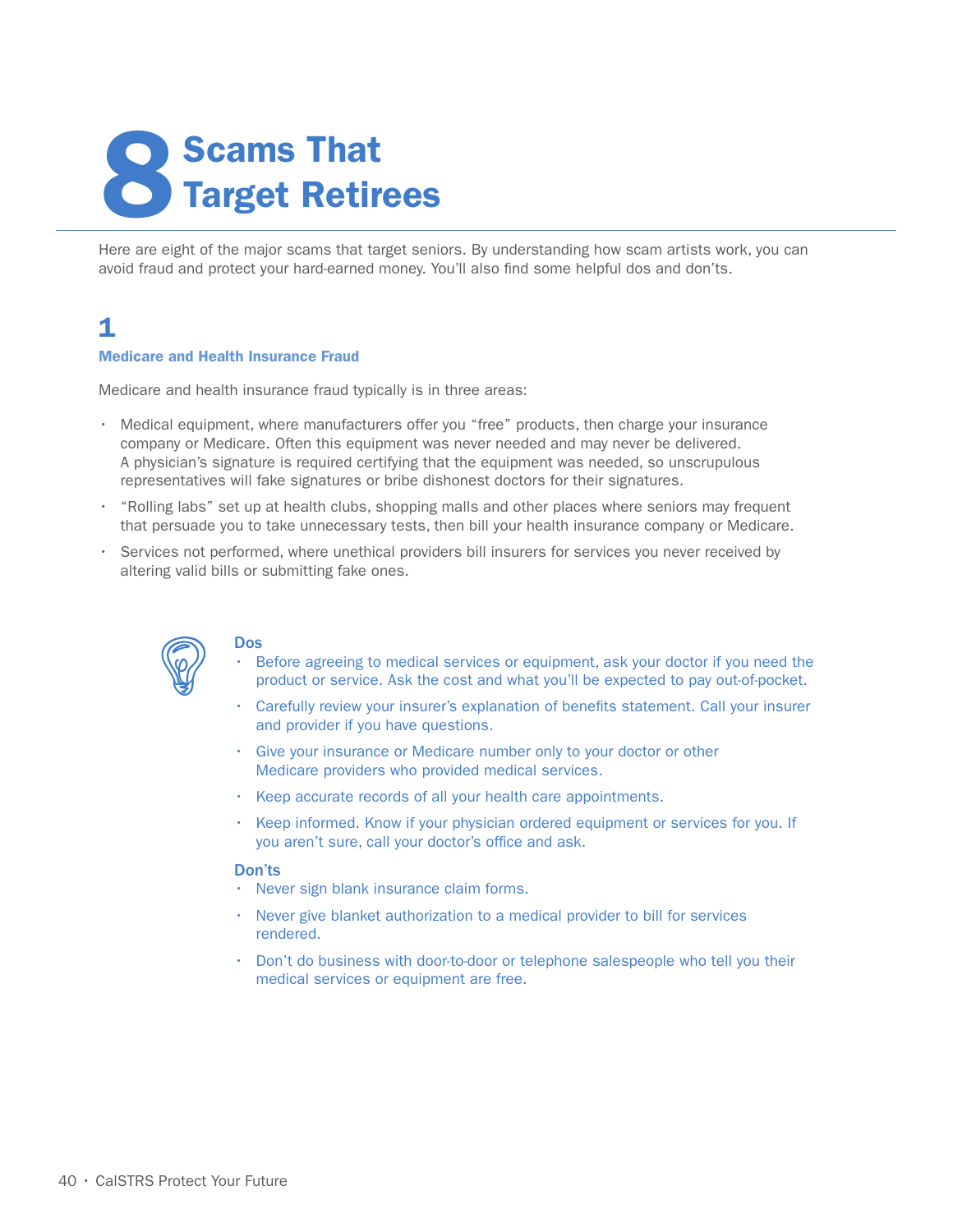## 2

#### Counterfeit Prescription Drugs

According to the National Association of Boards of Pharmacy, the number of websites classified as not recommended by NABP—those selling prescription medications out of compliance with state and federal laws and/or NABP patient safety and pharmacy practice standards—is now more than 10,660. The FDA warns against purchasing drugs that aren't from U.S.-based, state-licensed pharmacies.



#### Dos

- If buying medications online, check to see if the site has the Verified Internet Pharmacy Practice Sites accreditation program, or VIPPS, seal of legitimacy.
- Contact the California State Board of Pharmacy at pharmacy.ca.gov or the National Association of Boards of Pharmacy at nabp.net to ensure the company you're purchasing medications from is based in the U.S. and licensed.
- Contact your pharmacist or physician if your prescription drug looks suspicious.
- Be aware that "special deals" may be associated with fake drugs.

# 3

#### Funeral and Cemetery Fraud

The FBI warns seniors about two types of funeral and cemetery fraud. In the first one, scam artists read obituaries and call or attend the funeral services of strangers to take advantage of widows or widowers. Claiming the deceased owed them money, the scammers try to extort the funds to settle the fake debts. In a second one, funeral homes take advantage of family members' unfamiliarity with the costs of funeral services to add unnecessary charges to the bill. For example, dishonest funeral directors may insist that a casket is necessary even for direct cremations, which can be done with a cardboard casket.



#### Dos

- Take time to call and shop around before making a purchase. Ask to see the general price list, which is required under federal law, and compare prices.
- Take a friend with you to offer some perspective to help you make decisions.
- Learn about the different types of caskets before you buy one, and understand that caskets aren't required for direct cremations.
- Carefully read all contracts and purchasing agreements before signing, and make certain all of your requirements have been put in writing.
- Make sure you understand the cancellation and refund terms and about portability options, if you prepay for services and move before you need services.
- If you have a complaint about a funeral home, crematory or state-regulated cemetery, try to resolve it first with management. If you can't, submit a complaint to the California Department of Consumer Affairs' Cemetery and Funeral Bureau. You'll find the complaint form online at cfb.ca.gov or call 800-952-5210 or 916-574-7870 to have the form sent to you.

Learn more at cfb.ca.gov/consumer/funeral.shtml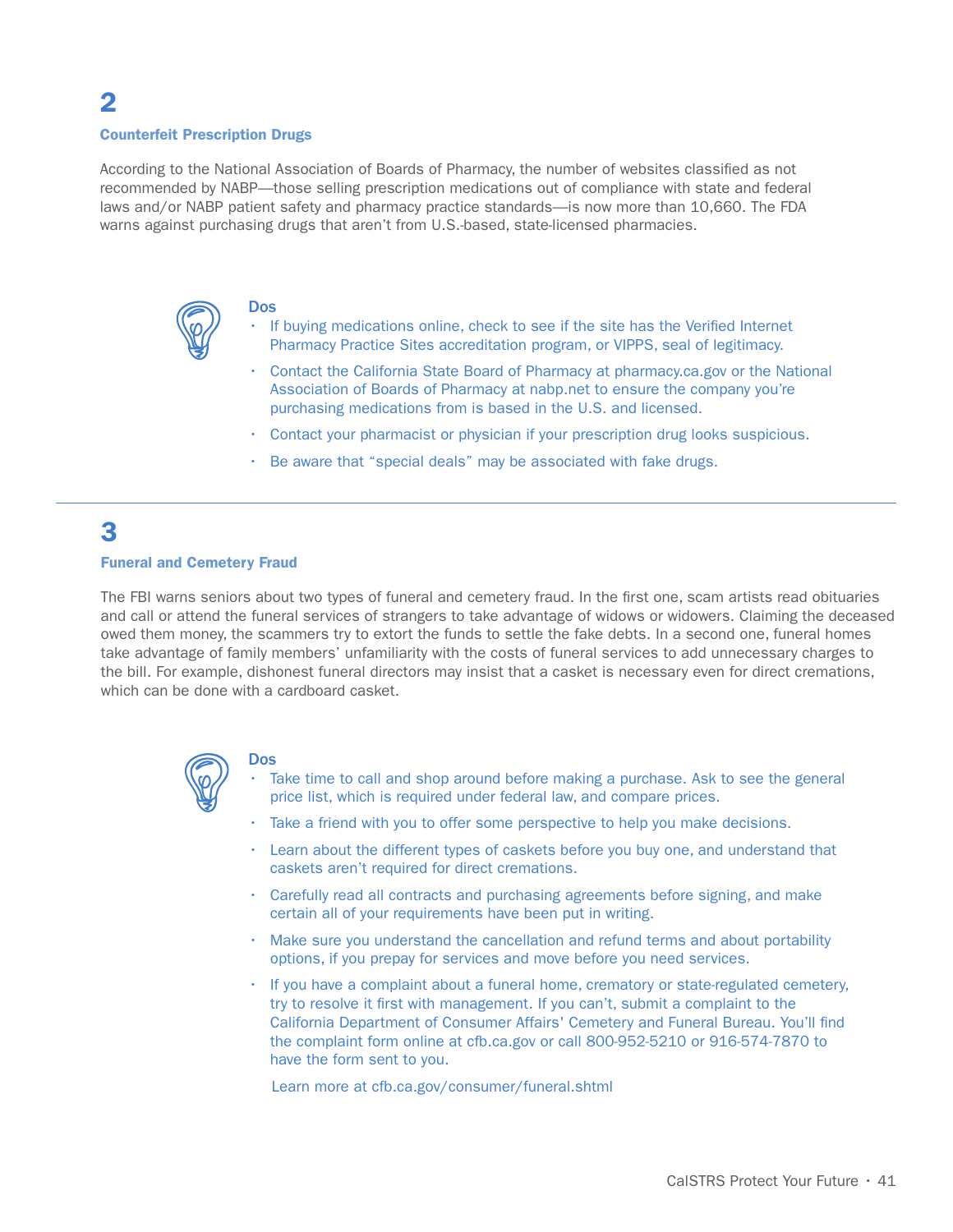#### Telemarketing Fraud

4

Telemarketing scams often involve offers of free prizes, inexpensive vacations, even heath care products. The FBI shares these warning signs and urges you to say "no thank you" and hang up if you hear them:

- "You must act now or the offer won't be good."
- "You've won a 'free' gift, vacation or prize. But you have to pay for 'postage and handling' or other charges."
- "You must send money, give a credit card or bank account number, or have a check picked up by courier."
- "You don't need to check out the company with anyone."
- "You don't need any written information about the company or its references."
- "You can't afford to miss this high-profit, no-risk offer."



#### Dos

- Always ask for, and wait until you receive, written material about any offer or charity.
- Research unfamiliar companies before donating or providing personal information.
- If you don't understand what you're being offered to buy or donate to, ask someone whose financial advice you trust.
- Before doing business with telemarketing companies, verify the accuracy of the caller's name, business affiliation, telephone number and business license number. Con artists often may provide false information, so be wary.
- Check out the California Attorney General's tips and registry of charities at oag.ca.gov/charities and the National Fraud Information Center's tips at fraud.org.

#### Don'ts

- Don't buy from a company you aren't familiar with. Legitimate businesses understand you want more information about their company and are happy to provide it.
- Don't pay in advance for services. Pay only after they are delivered.
- Never send money or give out personal information, such as credit card numbers, bank account numbers, dates of birth, or Social Security numbers, to unfamiliar companies or unknown persons.

#### 42 • CalSTRS Protect Your Future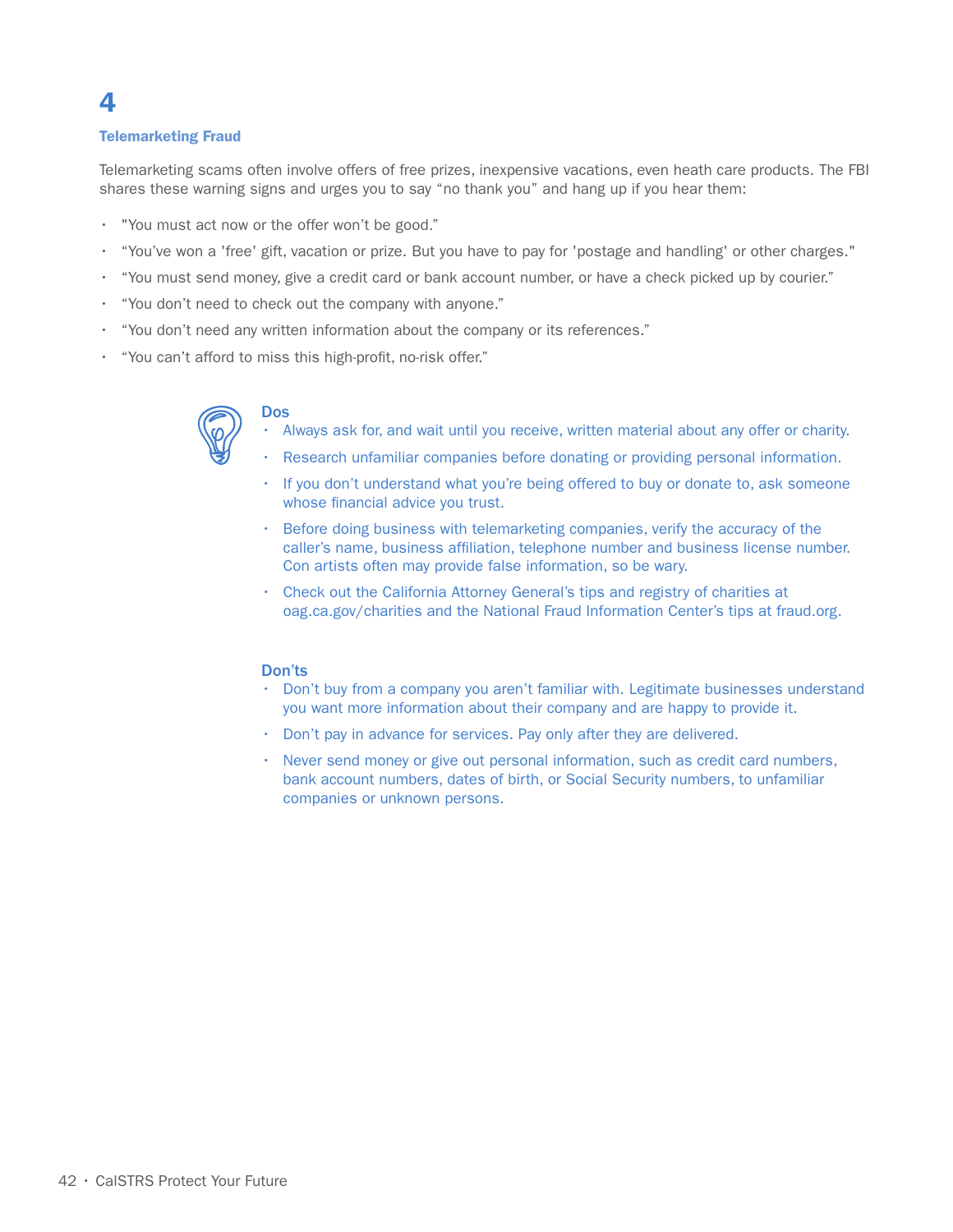#### Investment Fraud

5

Watch for unscrupulous salespeople who are overly friendly and target seniors or others who believe it's not polite or find it difficult to say "no."

# Dos

- Take the time to research and ask questions.
- Understand the investment, the risk, and ask about fees, commissions and how easy it is to pull your money out of the investment.
- Verify the salesperson is licensed to sell securities in California and research disciplinary history. Do a background check at brokercheck.finra.org. Also see page 50.

#### Don'ts

- Don't take the salesperson's integrity at face value.
- Don't fall prey to sales pitches that may exploit your fears regarding savings and medical costs.

# 6

#### Reverse Mortgage/Foreclosure/Refinance Scams

Seniors can be targets for mortgage scams because they are often on a fixed income and a lower mortgage payment may offer relief. Reverse mortgage or mortgage assistance scams can come from seemingly legitimate sources such as television and radio ads or through the mail. Dishonest salespeople may approach unsuspecting seniors at churches, clubs or other organizations.



- Dos
	- Ignore unsolicited mortgage relief promotional materials.
- Do your own research and find your own mortgage lender if you want to refinance or look into a reverse mortgage.
- Keep in mind mortgage relief internet searches may lead to scams.
- Contact your original mortgage holder whenever you receive correspondence regarding changes to verify the accuracy of the letter.

#### Don'ts

- Don't send payments to a new lender until you verify the change.
- Never pay upfront fees for mortgage modification.
- Don't be lured by flashy documents or professional appearance.
- Never sign a document you don't understand.